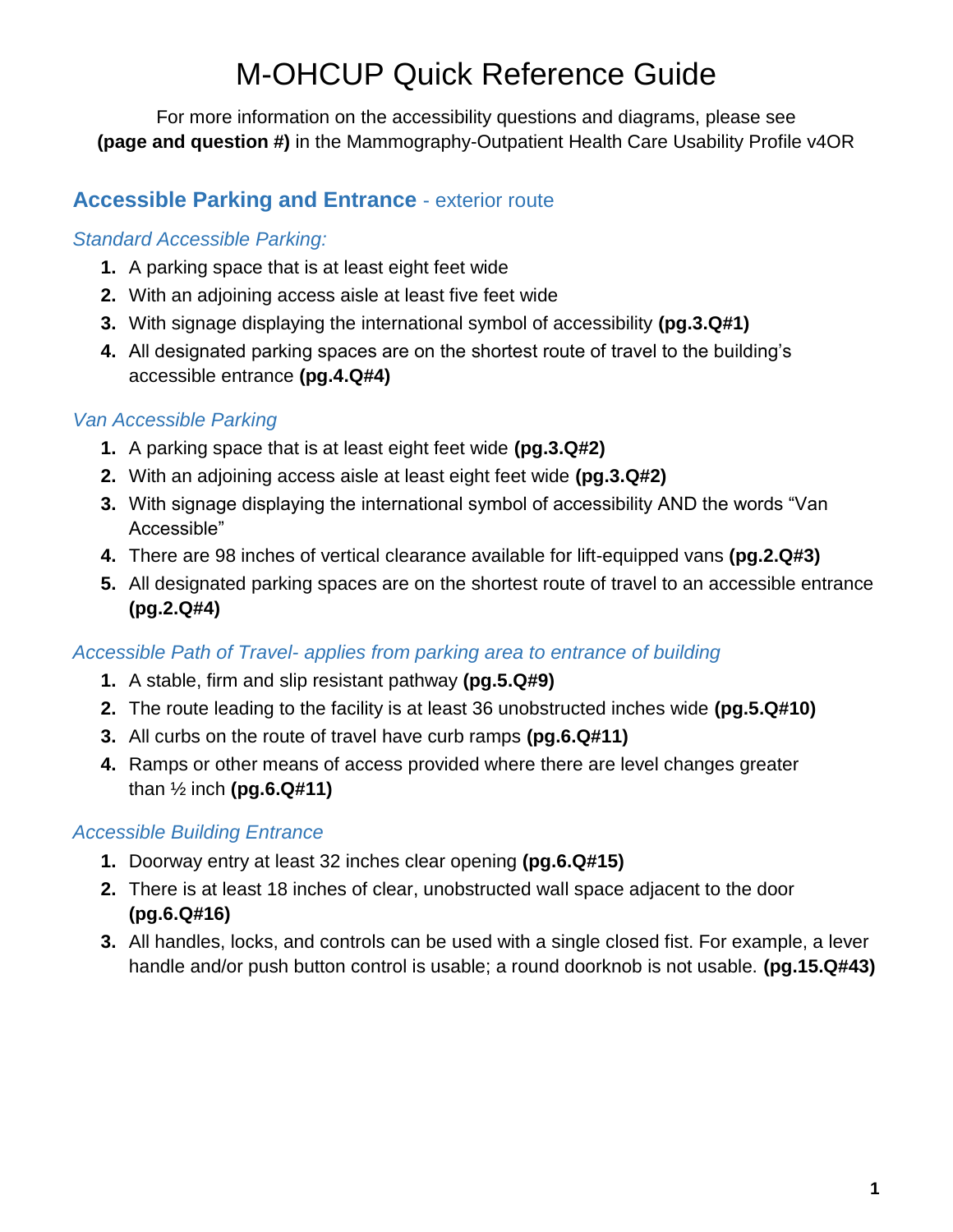For more information on the accessibility questions and diagrams, please see **(page and question #)** in the Mammography-Outpatient Health Care Usability Profile v4OR

## **Accessible Interior** - including paths to the waiting area, restrooms and exam area

#### *Accessible Interior Doors- within the clinic building excluding the entrance doors*

- **1.** When a door is opened to 90 degrees, there is a clear opening width of at least 32 inches **(pg.14.Q#39)**
- **2.** All handles, locks, and controls can be used with a single closed fist. For example, a lever handle and/or push button control is usable; a round doorknob is not usable. **(pg.15.Q#43)**

#### *Accessible Waiting Area*

**1.** There is space for a person in a wheelchair to wait without blocking the clear width of any aisles **(pg.18.Q#55)**

#### *Accessible Maneuvering Space- route of travel to clinic services*

- **1.** Minimum of 36 unobstructed inches wide for the entire route of travel **(pg.20.Q#58)**
- **2.** There is a 60 inch diameter circle or T-shaped**\*\*** space to reverse direction **(pg.20.Q#60)**

### *Accessible Route*

- **1.** In passageways through public areas, all obstacles (e.g. fire extinguishers) are located between 27 inches and 80 inches from the floor, and protrude less than 4 inches from the wall **(pg.21.Q#63)**
- **2.** Stable, firm and slip resistant surfaces, carpeting is securely attached along edges **(pg.21.Q#64)**

#### *Accessible Check-In Counter*

**1.** The tops of table or counters are between 28 and 34 inches high **(pg.19.Q#56)**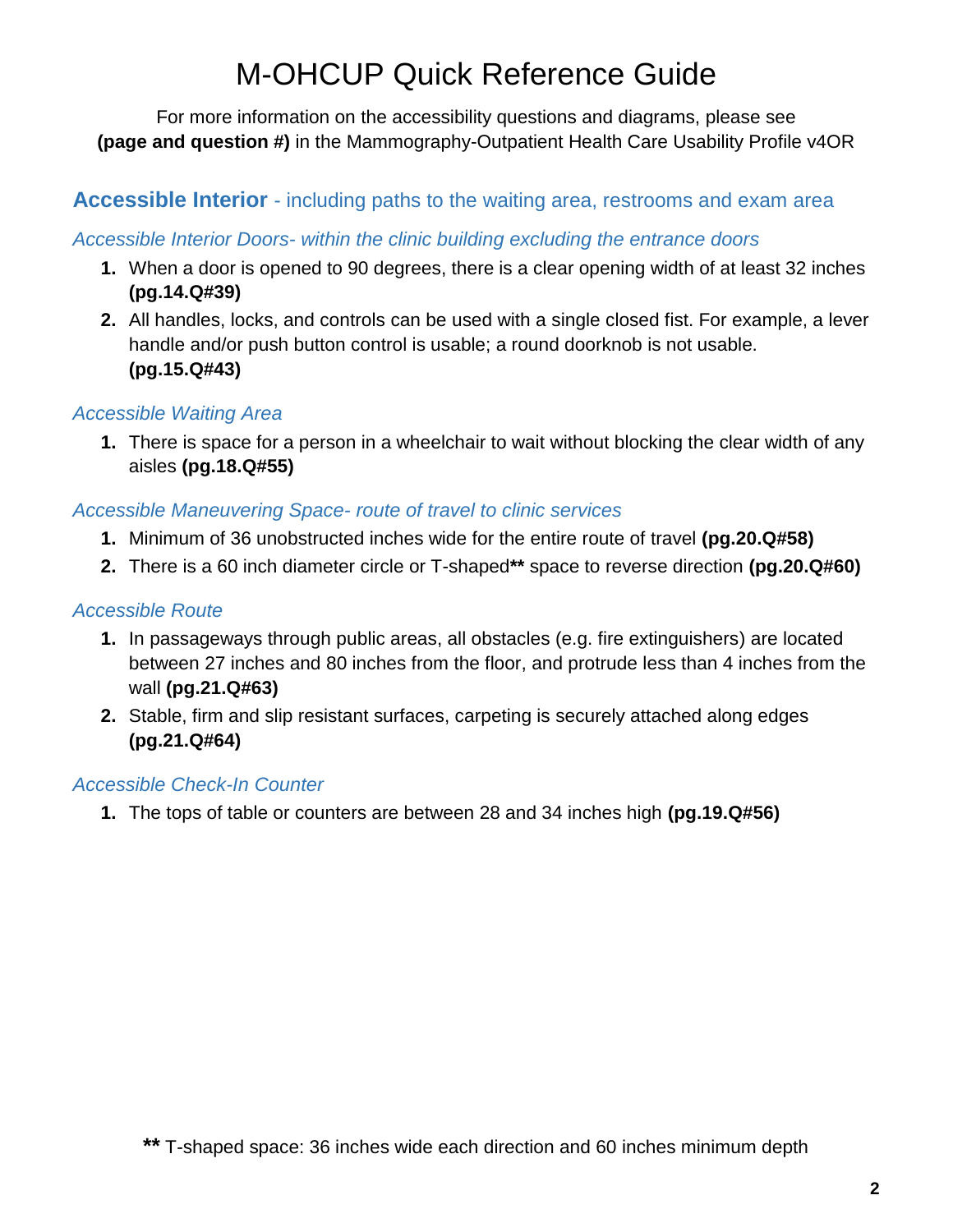For more information on the accessibility questions and diagrams, please see **(page and question #)** in the Mammography-Outpatient Health Care Usability Profile v4OR

# **Accessible Restroom** - assess restroom located nearby to mammography area

#### *Accessible Doors- entry AND stall doors*

- **1.** When door is open 90 degrees, there is at least 32 inches clear width **(pg.31.Q#95)**
- **2.** All handles, locks, and controls can be used with a single closed fist. For example, a lever handle and/or push button control is usable; a round doorknob is not usable. **(pg.31.Q#96)**

#### *Accessible Route and Turning Space*

- **1.** The entry is large enough for a wheelchair to enter, turn around and exit; T-shaped**\*\*** clear floor space or one that is 60 inches in diameter **(pg.32.Q#98)**
- **2.** There is at least 18 inches of clear space from the center of the toilet to the wall(s) on either side **(pg.35.Q#110)**
- **3.** Toilet Stalls: There is a designated stall with a clear floor space of at least 5 feet long by 5 feet wide, or a stall that is either 36 inches by 69 inches or 48 inches by 69 inches **(pg.37.Q#114 and pg.38.Q#115)**
- **4.** Toilet Rooms: Where the toilet is approached from the front and there is a sink alongside the toilet, there is clear floor space of at least 48 inches wide by 66 inches long **(pg.39.Q#117)**
- **5.** Toilet Rooms: Where the toilet is approached from the side and there is a sink alongside the toilet, there is clear floor space of at least 48 inches wide by 56 inches long **(pg.39.Q#118)**
- **6.** Toilet Rooms: Where there is no sink alongside the toilet, there is a clear floor space of at least 60 inches wide by 56 inches long **(pg.39.Q#119)**

#### *Accessible Toilet, Fixtures and Sink*

- **1.** There is a 36 unobstructed inches wide path to all fixtures (e.g. sink, soap dispensers) **(pg.32.Q#99)**
- **2.** The sink rim is no higher than 32 inches **(pg.33.Q#103)**
- **3.** Sink handles can be used with a single closed fist **(pg.33.Q#104)**
- **4.** The highest operable part of all dispensers and hand dryers is no higher than 48 inches **(pg.33.Q#105)**
- **5.** All dispensers and hand dryers can be used with a single closed fist (pull-down papertowel dispensers and many seat-cover dispensers are usually not accessible by this criteria) **(pg.34.Q#106)**
- **6.** There are two **horizontal** grab bars: one on the wall behind the toilet and one on the side wall nearest the toilet in the designated stall/toilet room **(pg.34.Q#108)**
- **7.** Toilet seat is 17-19 inches high **(pg.35.Q#109)**